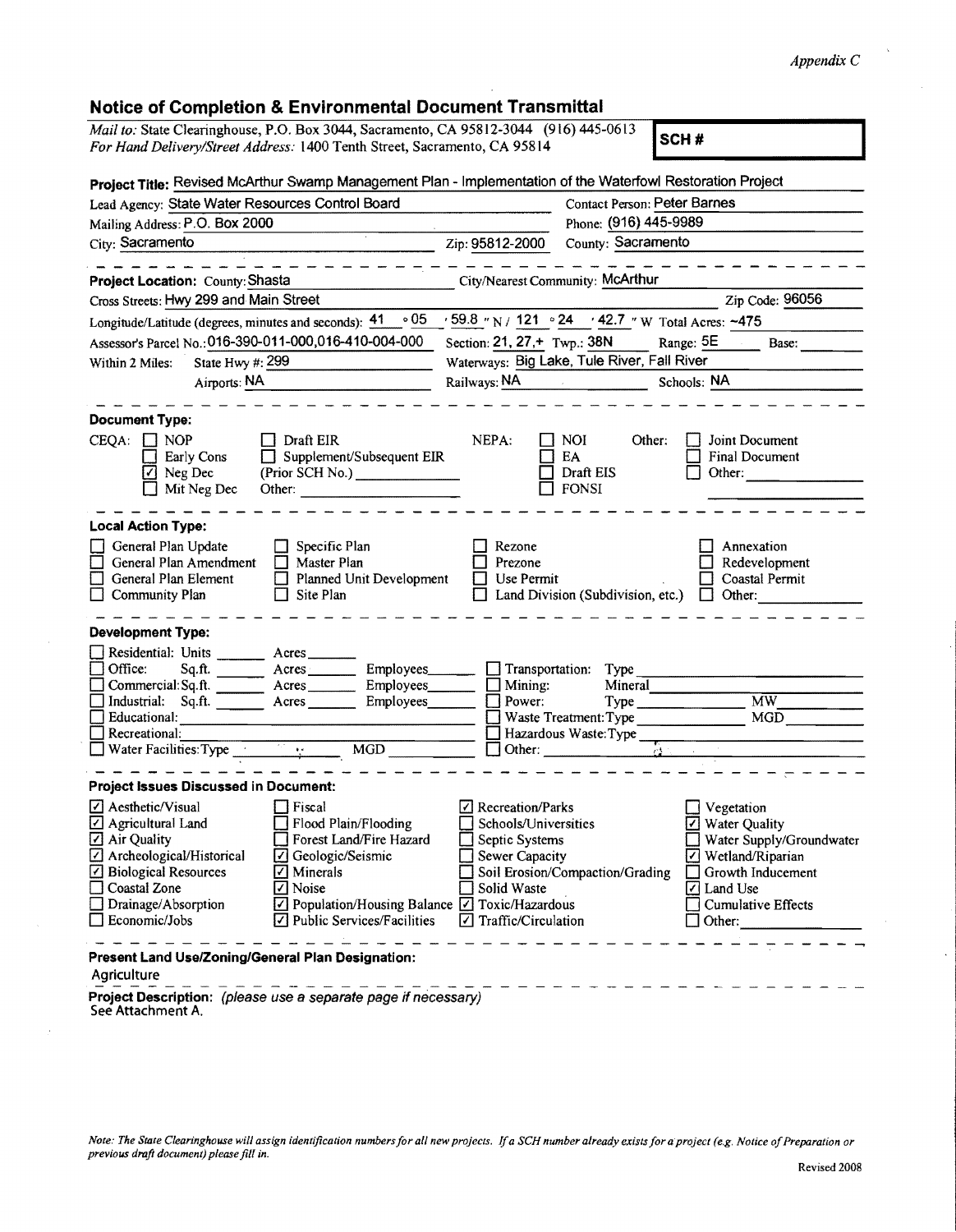## **Reviewing Agencies Checklist**

 $\ddot{\phantom{a}}$ 

 $\ddot{\phantom{0}}$ 

 $\mathcal{A}$ 

 $\bar{\mathcal{A}}$ 

|                                   | Phone: The contract of the contract of the contract of the contract of the contract of the contract of the contract of the contract of the contract of the contract of the contract of the contract of the contract of the con                                    |                                                                                                                                                                                                                                      |                                                                 |  |  |
|-----------------------------------|-------------------------------------------------------------------------------------------------------------------------------------------------------------------------------------------------------------------------------------------------------------------|--------------------------------------------------------------------------------------------------------------------------------------------------------------------------------------------------------------------------------------|-----------------------------------------------------------------|--|--|
|                                   |                                                                                                                                                                                                                                                                   |                                                                                                                                                                                                                                      |                                                                 |  |  |
|                                   |                                                                                                                                                                                                                                                                   |                                                                                                                                                                                                                                      |                                                                 |  |  |
|                                   |                                                                                                                                                                                                                                                                   | Address: the contract of the contract of the contract of the contract of the contract of the contract of the contract of the contract of the contract of the contract of the contract of the contract of the contract of the c       |                                                                 |  |  |
|                                   | Consulting Firm: National Consulting Firm:                                                                                                                                                                                                                        | Applicant: <u>the contract of the contract of the contract of the contract of the contract of the contract of the contract of the contract of the contract of the contract of the contract of the contract of the contract of th</u> |                                                                 |  |  |
|                                   | Lead Agency (Complete if applicable):                                                                                                                                                                                                                             |                                                                                                                                                                                                                                      |                                                                 |  |  |
|                                   | Starting Date 11M 26 2012<br><u>and the state of the state of the state of the state of the state of the state of the state of the state of the state of the state of the state of the state of the state of the state of the state of the state of the state</u> |                                                                                                                                                                                                                                      |                                                                 |  |  |
|                                   | Local Public Review Period (to be filled in by lead agency)                                                                                                                                                                                                       |                                                                                                                                                                                                                                      |                                                                 |  |  |
|                                   |                                                                                                                                                                                                                                                                   |                                                                                                                                                                                                                                      |                                                                 |  |  |
|                                   | Native American Heritage Commission                                                                                                                                                                                                                               |                                                                                                                                                                                                                                      |                                                                 |  |  |
| Integrated Waste Management Board |                                                                                                                                                                                                                                                                   | Other:                                                                                                                                                                                                                               |                                                                 |  |  |
|                                   | Housing & Community Development                                                                                                                                                                                                                                   |                                                                                                                                                                                                                                      |                                                                 |  |  |
|                                   | Health Services, Department of                                                                                                                                                                                                                                    |                                                                                                                                                                                                                                      |                                                                 |  |  |
|                                   | General Services, Department of                                                                                                                                                                                                                                   | Water Resources, Department of                                                                                                                                                                                                       |                                                                 |  |  |
|                                   | Forestry and Fire Protection, Department of                                                                                                                                                                                                                       | Toxic Substances Control, Department of                                                                                                                                                                                              |                                                                 |  |  |
|                                   | Food & Agriculture, Department of                                                                                                                                                                                                                                 | Tahoe Regional Planning Agency                                                                                                                                                                                                       |                                                                 |  |  |
| X.                                | Fish & Game Region $#1$                                                                                                                                                                                                                                           | SWRCB: Water Rights                                                                                                                                                                                                                  |                                                                 |  |  |
|                                   | <b>Energy Commission</b>                                                                                                                                                                                                                                          | SWRCB: Water Quality                                                                                                                                                                                                                 |                                                                 |  |  |
|                                   | Education, Department of                                                                                                                                                                                                                                          | <b>SWRCB: Clean Water Grants</b>                                                                                                                                                                                                     |                                                                 |  |  |
|                                   | Delta Protection Commission                                                                                                                                                                                                                                       | State Lands Commission                                                                                                                                                                                                               |                                                                 |  |  |
|                                   | Corrections, Department of                                                                                                                                                                                                                                        | Santa Monica Mtns. Conservancy                                                                                                                                                                                                       |                                                                 |  |  |
|                                   | Conservation, Department of                                                                                                                                                                                                                                       | San Joaquin River Conservancy                                                                                                                                                                                                        |                                                                 |  |  |
|                                   | Colorado River Board                                                                                                                                                                                                                                              |                                                                                                                                                                                                                                      | San Gabriel & Lower L.A. Rivers & Mtns. Conservancy             |  |  |
|                                   | Coastal Commission                                                                                                                                                                                                                                                |                                                                                                                                                                                                                                      | S.F. Bay Conservation & Development Comm.                       |  |  |
|                                   | Coachella Valley Mtns. Conservancy                                                                                                                                                                                                                                | <b>Resources Agency</b>                                                                                                                                                                                                              |                                                                 |  |  |
|                                   | Central Valley Flood Protection Board                                                                                                                                                                                                                             |                                                                                                                                                                                                                                      | Regional WQCB $#5$                                              |  |  |
|                                   | Caltrans Planning                                                                                                                                                                                                                                                 | <b>Public Utilities Commission</b>                                                                                                                                                                                                   |                                                                 |  |  |
|                                   | Caltrans Division of Aeronautics                                                                                                                                                                                                                                  | Pesticide Regulation, Department of                                                                                                                                                                                                  |                                                                 |  |  |
| Caltrans District #               |                                                                                                                                                                                                                                                                   | Parks & Recreation, Department of                                                                                                                                                                                                    |                                                                 |  |  |
|                                   | California Highway Patrol                                                                                                                                                                                                                                         |                                                                                                                                                                                                                                      | Office of Public School Construction                            |  |  |
|                                   | Air Resources Board<br>Boating & Waterways, Department of                                                                                                                                                                                                         |                                                                                                                                                                                                                                      | Office of Emergency Services<br>Office of Historic Preservation |  |  |

Lead Agencies may recommend State Clearinghouse distribution by marking agencies below with and "X".

Authority cited: Section 21083, Public Resources Code. Reference: Section 21161, Public Resources Code.